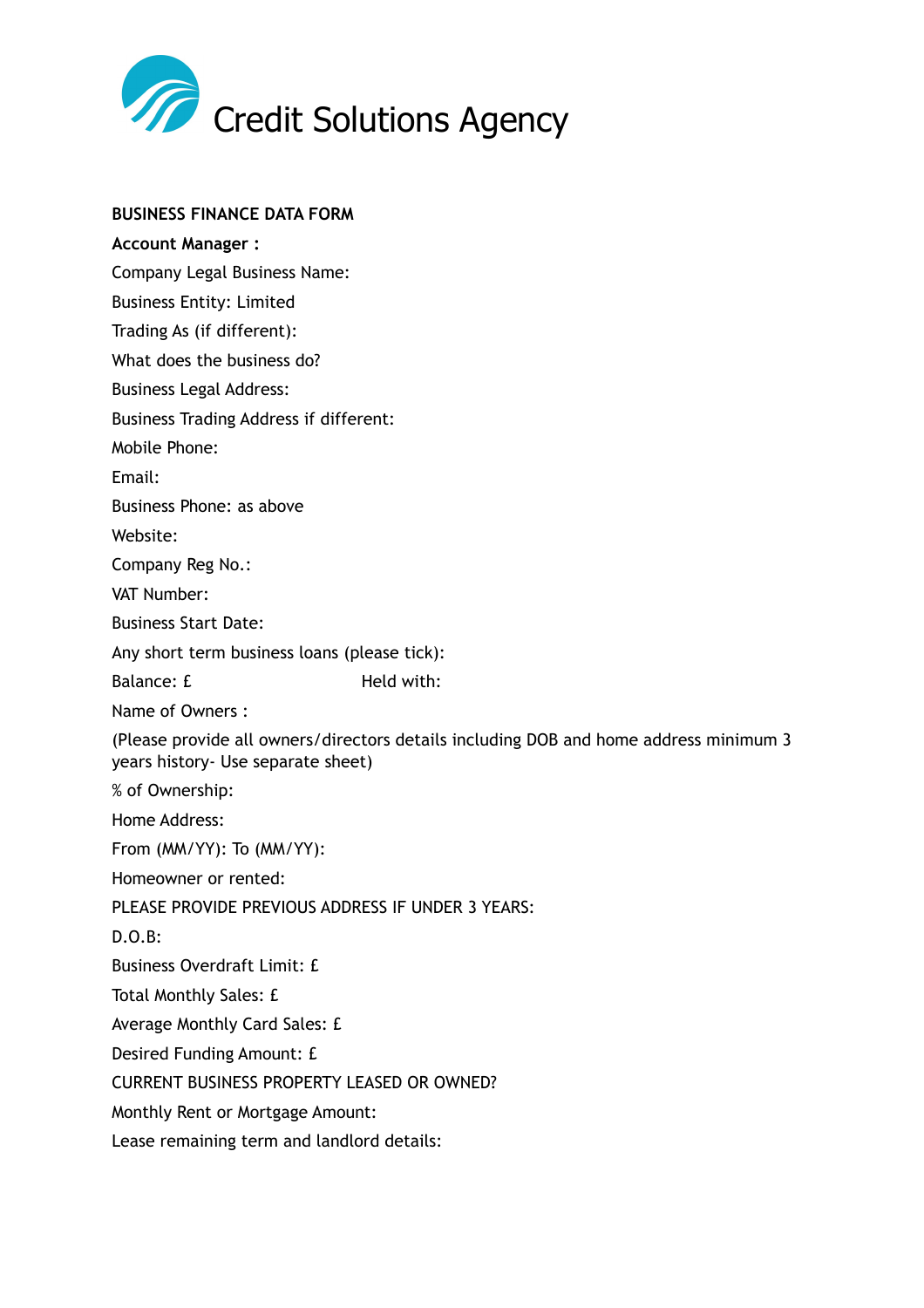

# DATA CONSENT FORM

On receipt of an application to CREDIT SOLUTIONS AGENCY LIMITED and lending Partners for a finance facility, we will make enquiries about the corporate applicant and individuals connected with such applicant from sources such as the credit reference agencies (CRA), Companies House and Land Registry (HMLR), both to evaluate the application and to prevent and detect crime. Such individuals include directors of the corporate applicant, People with Significant Control (PSC) and individuals who intend to stand as guarantors. Please note that:

• If you are a director, CREDIT SOLUTIONS AGENCY LIMITED and lending Partners will (a) obtain a full credit profile from a reputable CRA (b) search at Companies House and (c) HMLR in respect of any real property assets declared;

• For us to do this in respect of three directors of the corporate applicant the consent of one director is required (for up to five directors the consent of two directors is required) which is sufficient in law for us to search against all three. If you are an individual intending to provide a guarantee we will conduct the same searches as are above but will require the specific consent in this form of each such individual.

• If you give us false or inaccurate information and we suspect or identify fraud, we will record this and may also pass this information to Fraud Preventions Agencies (FPAs) and other organisations involved in crime and fraud prevention. CREDIT SOLUTIONS AGENCY LIMITED and lending Partners may access and use information recorded by FPAs.

• Your personal data may also be used for other purposes for which you give your specific permission or, in very limited circumstances, when required by law or where permitted under the terms of the GDPR.

• Please be aware of the data protection notice overleaf and that by signing this consent form you agree to be bound by such notice.

By completing and signing this document you confirm that you;

• consent to CREDIT SOLUTIONS AGENCY LIMITED and lending Partners making all personal credit checks to which it is lawfully entitled to make.

• consent to the provision, use and processing of the personal data which may be revealed by our enquiries;

Name:

Position:

Signed:

Date: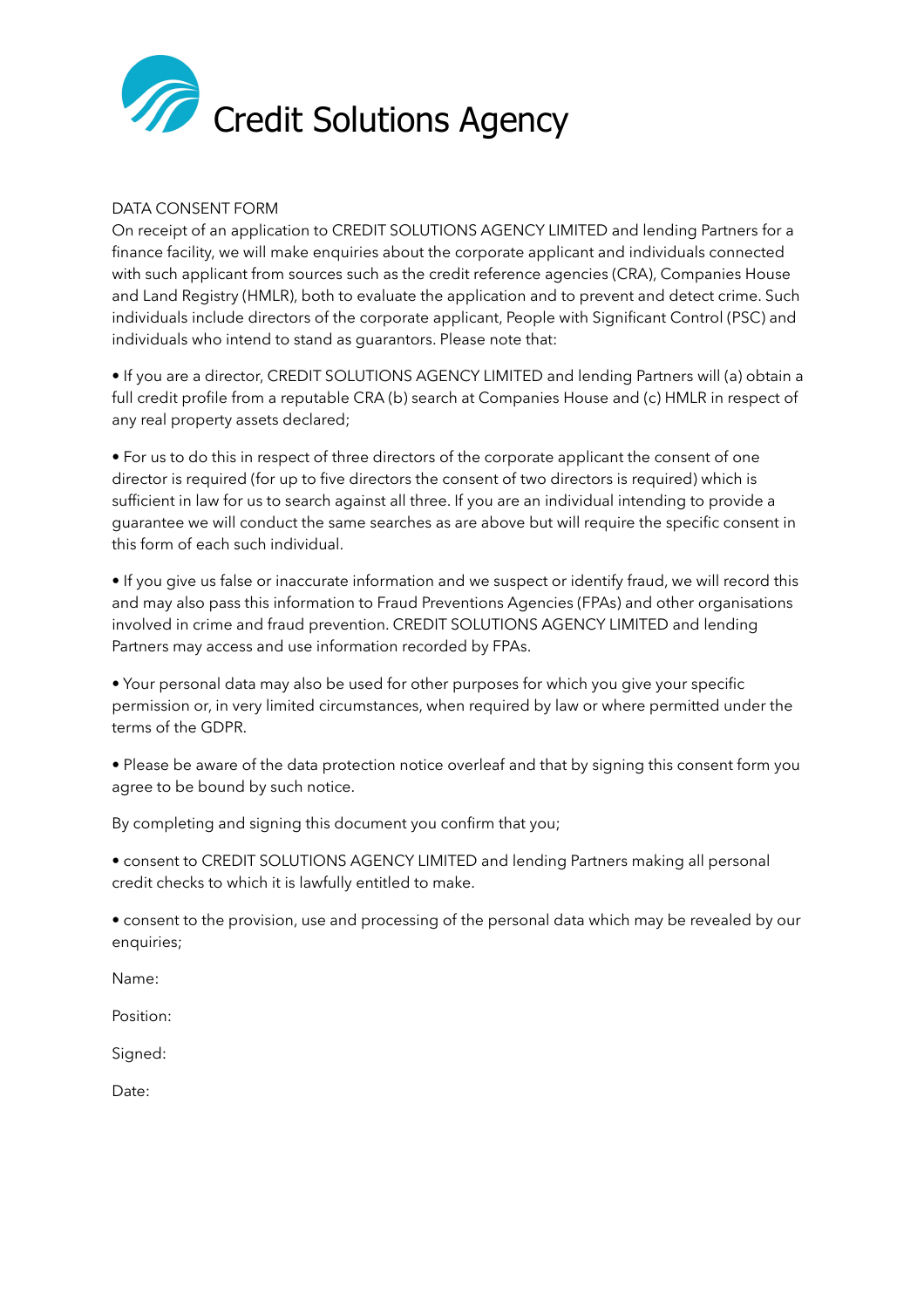

How to find out more:

You can contact the CRAs currently operating in the UK; Two such agencies are;

Equifax PLC: Credit File Advice Centre, PO Box 3001, Bradford, BD1 5US or call 0870 010 0583 or log on to

www.myequifax.co.uk

Experian: Consumer Help Service, PO Box 8000, Nottingham NG80 7WF or call 0844 481 8000 or log on to

www.experian.co.uk

## DATA PROTECTION NOTICE

Data protection law applies whenever a data controller processes personal data. In order to comply with the GDPR May 2018, a data controller must comply with the eight principles set out therein:

1. The data should be processed fairly and lawfully and may not be processed unless the data controller can satisfy one of the conditions for processing set out in the Act.

2. Data should be obtained only for specified and lawful purposes.

3. Data should be adequate, relevant and not excessive.

4. Data should be accurate and, where necessary, kept up to date.

5. Data should not be kept longer than is necessary for the purposes for which it is processed.

6. Data should be processed in accordance with the rights of the data subject under the Act.

7. Appropriate technical and organisational measures should be taken against unauthorised or unlawful

processing of personal data and against accidental loss or destruction of, or damage to, personal data.

8. Data should not be transferred to a country or territory outside the European Economic Area unless that country or territory ensures an adequate level of protection for the rights and freedoms of data subjects

in relation to the processing of personal data.

CREDIT SOLUTIONS AGENCY LIMITED is registered with the Information Commissioner's Office ZA363968. CREDIT SOLUTIONS AGENCY LIMITED confirms its observance of all eight of the above principles and states that data will not be transferred outside the European Economic Area.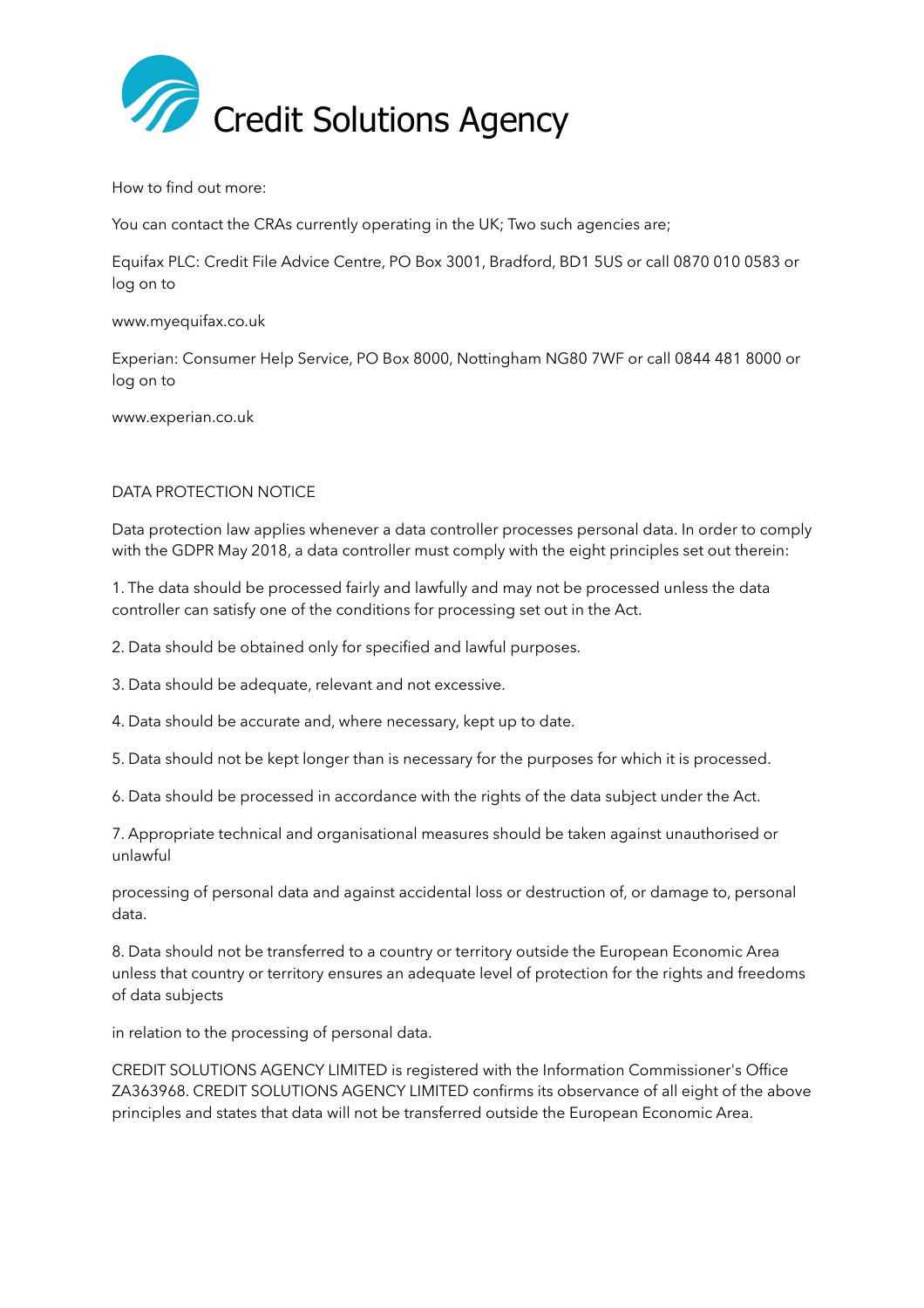

## YOUR RIGHTS

As a Data Subject you have the following minimum rights;

- a. to access to your personal data;
- b. to object to certain processing causing substantial damage or distress;
- c. the right to object to automated decision taking; and
- d. the right to object to direct marketing.

In addition, you may refuse to grant consent to the use of your data in the manner set out below.

## USE AND PURPOSE OF DATA PROCESSING

Under the first data protection principle, CREDIT SOLUTIONS AGENCY LIMITED, as a data controller, justifies its processing of personal data on the basis that you, as a data subject, consents to the processing of your personal data in the manner described below.

When making lending decisions CREDIT SOLUTIONS AGENCY LIMITED and lending Partner will carry out personal credit searches on each director/ shareholder of the Applicant with one or more licensed credit reference agencies, who will retain a record of the search, which will also be seen by other organisations that make searches. This information may be shared with other companies in the same group as

CREDIT SOLUTIONS AGENCY LIMITED This information will be used in a decision-making process called 'Blended Behavioural Scoring'.

Information held about you by the credit reference agencies may already be linked or 'associated' to records relating to your partner, the Applicant or anyone else that you may be financially 'associated' with. Your ability to obtain credit or be approved as a guarantor to any facility granted to the Applicant, may or will be influenced by the records held by the credit reference agencies on you or any person associated with you in this way.

### CONSENT TO USE OF DATA

For the purpose of assessing the request to you to grant a Finance Facility to the Applicant (and for no other purpose) the consent form overleaf entitles CREDIT SOLUTIONS AGENCY LIMITED to;

a. Access my credit record with any licensed credit reference agency;

b. providing licensed credit reference agencies with regular updates about the conduct of the Finance

Facility including the failure to meet the agreed terms and conditions;

c. authorising the credit reference agencies to make my records and details available to other credit

grantors.